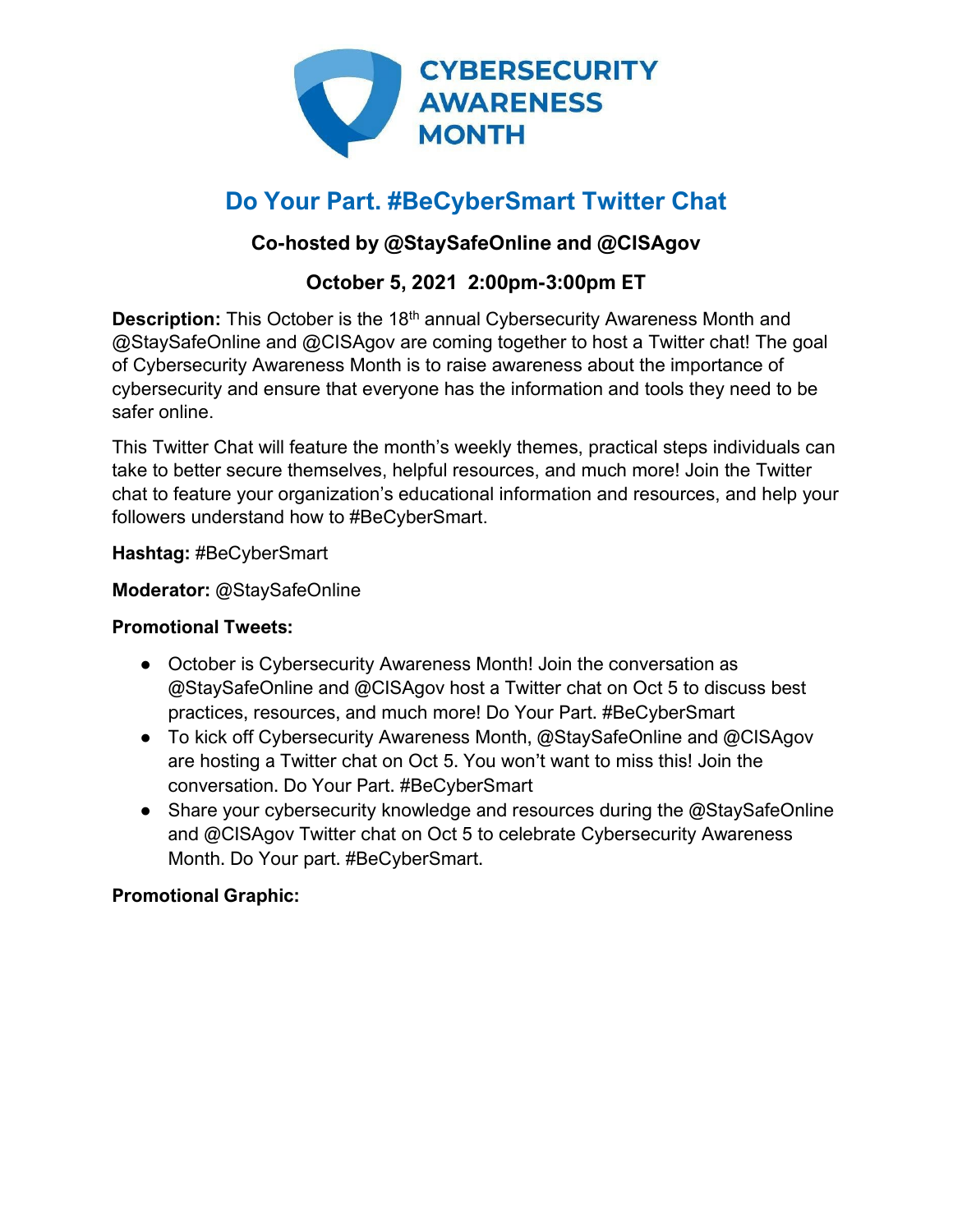

**Introduction: 2 pm EST/11 am PST @StaySafeOnline:** Welcome to the #BeCyberSmart Twitter chat, in honor of Cybersecurity Awareness Month! We are happy to be joined today by our co-host, @CISAgov! We have a lot of amazing participants on today's chat, so please take a moment to introduce yourselves!

@CISAgov: Thanks for joining today's #BeCyberSmart Chat for this year's #CyberMonth. Excited to co-lead Cybersecurity Awareness Month with @StaySafeOnline. For all of CISA's #CyberMonth resources, visit [www.cisa.gov/cybersecurity-awareness-month](http://www.cisa.gov/cybersecurity-awareness-month)

@StaySafeOnline: This October is our 18<sup>th</sup> year co-leading Cybersecurity Awareness Month with @CISAgov! The annual recognition continues to grow year after year thanks to all of the individuals and organizations who take part and help spread awareness and resources to help everyone #BeCyberSmart

@StaySafeOnline: Let's get started! #BeCyberSmart @CISAgov

#### **Questions:**

**2:05 pm EST/11:05 am PST @StaySafeOnline: Q1**: A key focus for Cybersecurity Awareness Month is the idea that cybersecurity is everyone's job. How are you encouraging individuals and businesses to prioritize cybersecurity? #BeCyberSmart @CISAgov

**2:10 pm EST/11:10 am PST @StaySafeOnline: Q2:** We've seen a growing number of severe cyberattacks over the past year. What's behind these attacks and how does individual cybersecurity play a part? #BeCyberSmart @CISAgov

**2:15 pm EST/11:15 am PST @StaySafeOnline: Q3:** Phishing is a common tactic used by cyber criminals. How do you know if an email is a phish and what should you do? #BeCyberSmart @CISAgov